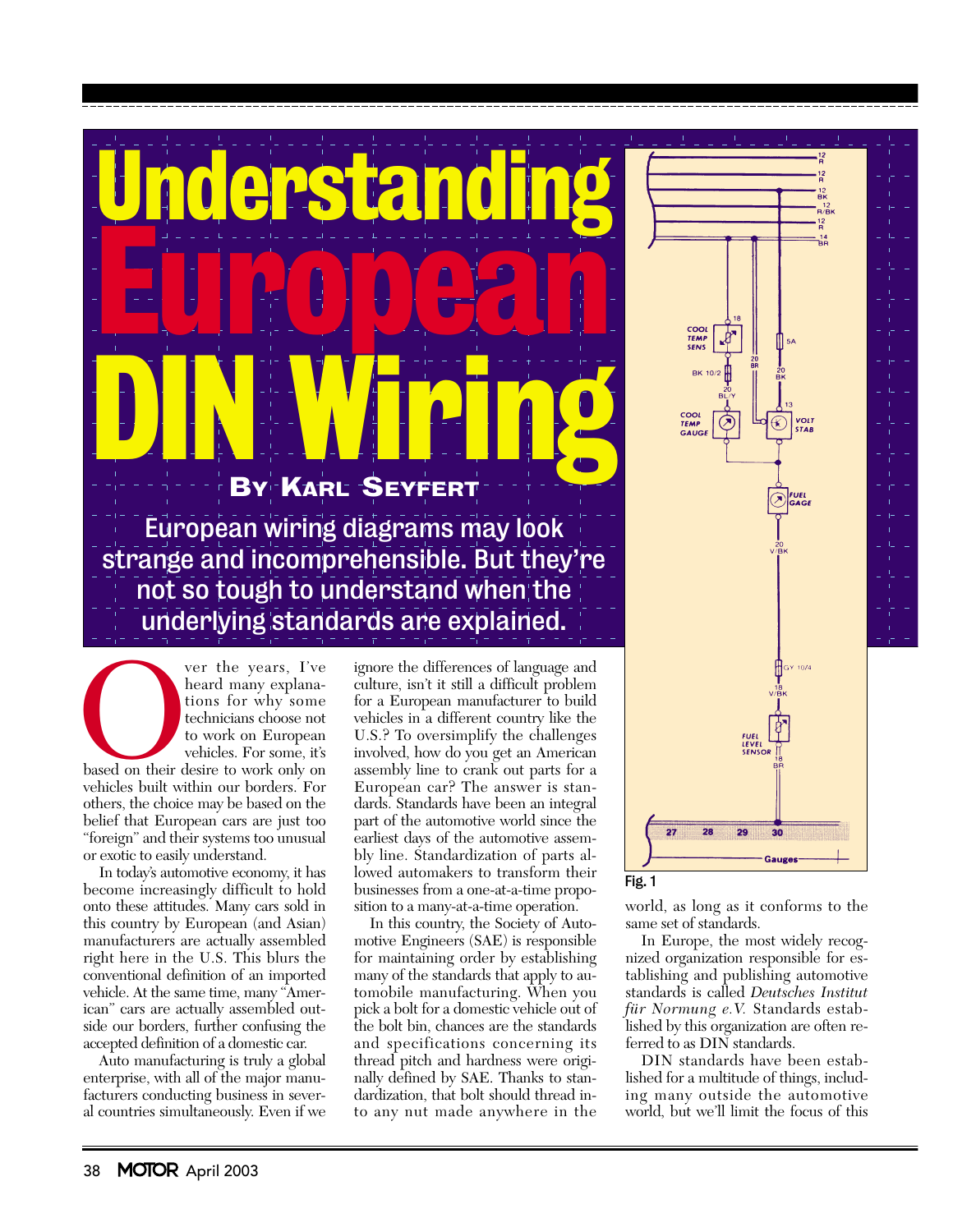

article to the DIN standards for automotive wiring. Why wiring? Because that's the one thing I've heard the most techs complain about when it comes to working on European vehicles. For some, it's the layout of the electrical components throughout the vehicle. For others, it's understanding the wiring diagrams that map out the position and operation of all those systems and components. The diagrams may look strange and incomprehensible. But when you understand the underlying system and standards that were used to design the vehicles and the diagrams, it's not as tough as it first seems.

#### Terminal Designations

DIN standard 72 552 establishes the terminal numbering system that's used for any wiring diagram or vehicle wiring that conforms to DIN specifications. The terminal codes are not wire designations, as devices with differing terminal codes can be connected to the opposite ends of a single wire. The chart on pages 42 and 43 outlines

## WIRE COLORS

| <b>English</b> | <b>DIN (German)</b> |
|----------------|---------------------|
| Black Sw       |                     |
|                |                     |
|                |                     |
|                |                     |
|                |                     |
| Orange Or      |                     |
|                |                     |
| Purple Vi      |                     |
|                |                     |
| Turquoise Tk   |                     |
|                |                     |
|                |                     |

many of the common terminal designations described under DIN 72 552. Some of the more obscure numbers, which refer to components on trailers, heavy-duty trucks and such, have been intentionally omitted.

When you've worked with DIN wiring for a while, you'll begin to recognize certain numbers that come into play more often than others. For example, a terminal 31 designation always refers to a direct connection to vehicle ground and a terminal 30 designation always represents a direct connection to the battery positive terminal. And terminal 50 is always battery positive with the key ON or in the CRANK position.

### Wire Color Codes

Before we get into some actual DIN wiring diagrams, a word about wire color codes. Most wiring diagrams you're likely to come across will have already been translated into English. Wire colors in those diagrams should be labeled with abbreviations you'll be able to understand. But just in case you run across a diagram with the original wiring color codes, use the "Wire Colors" key at left to sort things out. By the way, color codes for electrical wiring are defined in DIN 47 002.

### Circuit, Block & Schematic Diagrams

Description of an electrical system or circuit may begin with a *circuit diagram*. This is an idealized representation, rendered in the form of symbols to provide a quick overview of circuit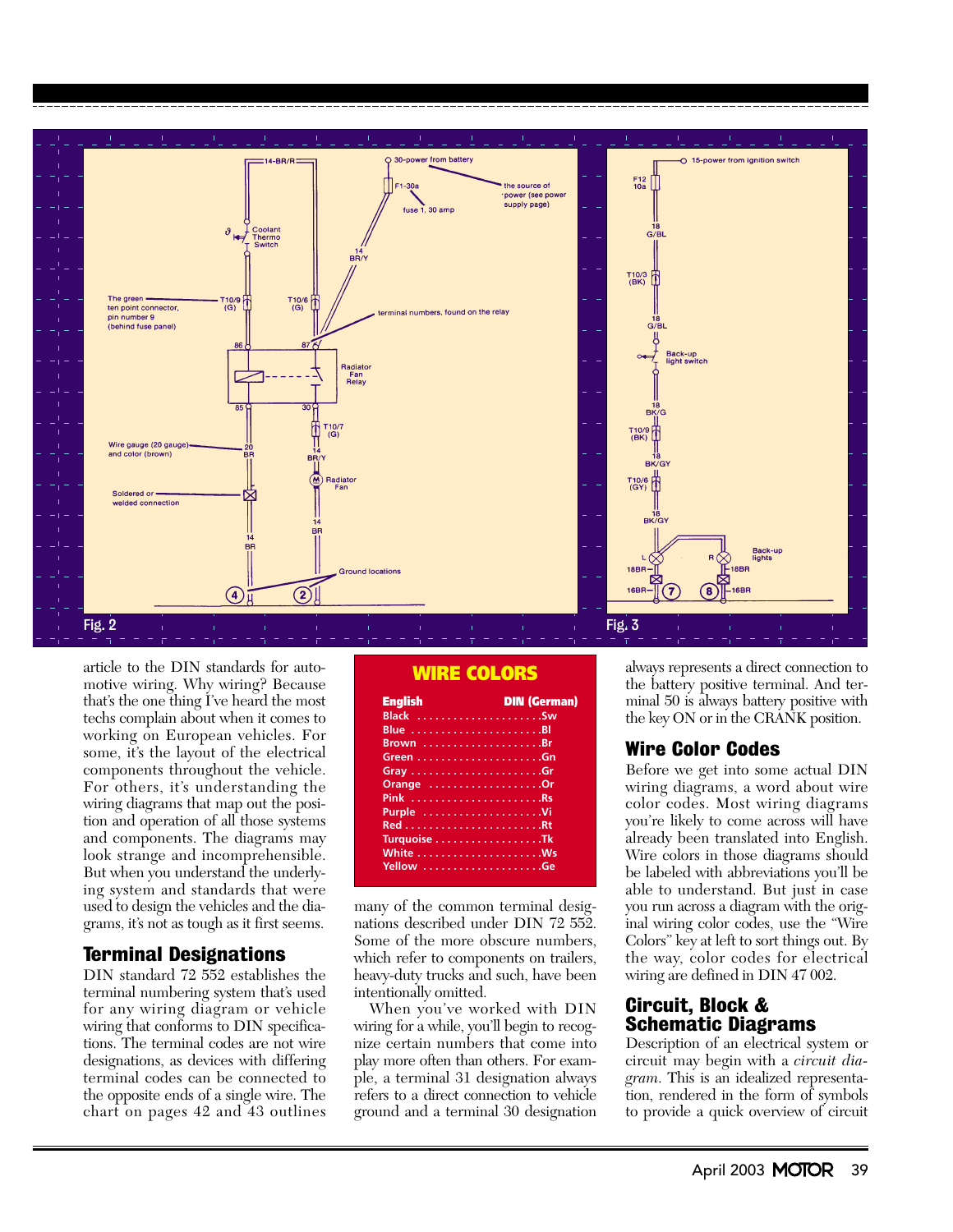# **Understanding European D**

and device functions. The circuit diagram illustrates the functional interrelationships and physical links that connect various devices. These diagrams may also include illustrations and simplified design drawings, as needed.

A *block diagram* is another simplified representation of a circuit, showing only the most significant elements. It's designed to furnish a broad overview of the function, structure, layout and operation of an electrical system. This format also serves as the initial reference for understanding more detailed schematic diagrams. Squares, rectangles, circles and symbols illustrate the components. Information about wire colors, terminal numbers, connectors, etc., are omitted to keep the diagram as simple as possible.

The *schematic diagram* shows a circuit and its elements in detail. By clearly depicting individual current paths, it also indicates how the electrical circuit operates. Most DIN schematic diagrams are current flow diagrams. They're arranged from top to bottom, so we can clearly see how the current flows through the circuit. In a current flow diagram, a large block or several lines running across the top represent the fuse/relay panel. This is the positive side of the circuit. The numbered line across the bottom represents the chassis ground, com-



Most DIN relays include a miniature schematic diagram, right on the relay housing. Flip the relay over and you'll find the relay terminals are also numbered. The numbers correspond to the DIN terminal designations.

pleting the circuit to the battery.

Occasionally, a wire in a circuit will be continued in another current track. When this happens, a small box with a number inside will send you to the current track where the wire is continued.

Fig. 1 on page 38 is a schematic diagram of the gauge circuits on a Volkswagen. The lines across the top represent the positive feeds to the circuit. The numbers next to the bars define their wire gauge size and color. The individual gauges are mapped out in sequential order below, making it very easy to see how the current flows through the various sections of the circuit.

The diagram also includes information on terminal numbers, wire sizes and colors, connector sizes and a basic representation of the internal working of the gauges and sensors. The symbols used to define the components also conform to DIN specifications. A key explaining these symbols will often be included with the schematic diagram.

Even if you're fairly familiar with a circuit on a given car, a schematic diagram will help you find the correct location of a ground terminal, or help you identify a specific pin number in a connector.

Another example of a current flow schematic diagram is shown in Fig. 2 (page 39). This diagram also explains the meanings of some of the letters and numbers in the diagram. The way the components and wires are situated in relation to one another in the diagram usually bears no resemblance to how they're actually arranged on the vehicle.

Break this diagram down and you can see how it can work for you. Four things are needed to have a complete circuit: a source of power, wires or conductors of electricity, a load or a device that uses electricity and a ground. The load needs both voltage and ground. The schematic tells you where they come from, and where they need to go



The main fuse and relay panels on most European cars can be found under the hood. On older vehicles, like this BMW, the panel is protected only by a plastic cover. The panels on more recent models do a better job of protecting fuses and relays from the elements.



Many older European vehicles are equipped with these bullet-style fuses. The exposed fuse is wrapped around the ends of the plastic or ceramic fuse body. The fuse is held in place and makes electrical contact via the spring-loaded terminals at its ends. This fuse type can be the source of in-<br>termittent electrical problems, especially in damp climates.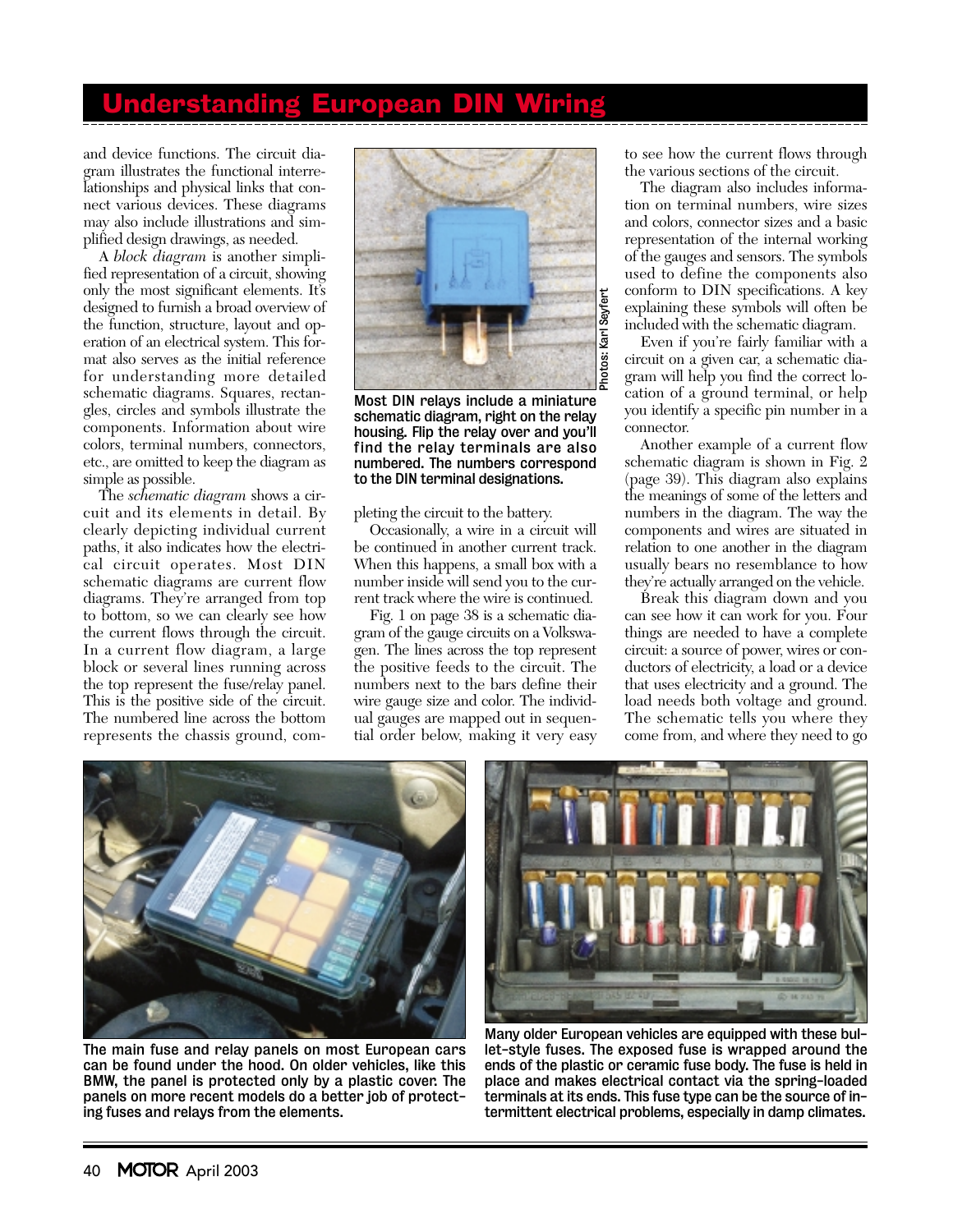# Understanding European Dll

| Iring Terminal Designations                                                                                                                                                                                                                                                                 |                                                                                                                                                                                                                                          |  |
|---------------------------------------------------------------------------------------------------------------------------------------------------------------------------------------------------------------------------------------------------------------------------------------------|------------------------------------------------------------------------------------------------------------------------------------------------------------------------------------------------------------------------------------------|--|
| <b>Terminal Definition</b>                                                                                                                                                                                                                                                                  | <b>Terminal Definition</b>                                                                                                                                                                                                               |  |
| 1 Ignition Coil, Distributor                                                                                                                                                                                                                                                                | <b>Flasher Relay (Pulse Generator)</b>                                                                                                                                                                                                   |  |
| <b>Low-Tension Circuit</b>                                                                                                                                                                                                                                                                  | $51$ lnput                                                                                                                                                                                                                               |  |
| <b>Ignition Distributor With Two Insulated Circuits</b>                                                                                                                                                                                                                                     | 49a Output                                                                                                                                                                                                                               |  |
| 1a to Ignition Point Set I                                                                                                                                                                                                                                                                  | 49b Output to Second Flasher Relay                                                                                                                                                                                                       |  |
| 1b to Ignition Point Set II                                                                                                                                                                                                                                                                 | 49c Output to Third Flasher Relay                                                                                                                                                                                                        |  |
| <b>Ignition Coil, Distributor</b>                                                                                                                                                                                                                                                           | <b>Battery Switching Relay</b>                                                                                                                                                                                                           |  |
| 4  High-Tension Circuit                                                                                                                                                                                                                                                                     | 50a Output for Starter Control                                                                                                                                                                                                           |  |
| <b>Ignition Distributor With Two Insulated Circuits</b>                                                                                                                                                                                                                                     | <b>Start-Locking Relay</b>                                                                                                                                                                                                               |  |
| 4a Terminal 4, from Coil I                                                                                                                                                                                                                                                                  | 50e Input                                                                                                                                                                                                                                |  |
| 4b Terminal 4, from Coil II                                                                                                                                                                                                                                                                 | $50f$ Output                                                                                                                                                                                                                             |  |
| 15  Switch-Controlled Positive Downstream from Battery                                                                                                                                                                                                                                      | <b>Start-Repeating Relay</b>                                                                                                                                                                                                             |  |
| (from Ignition Switch)                                                                                                                                                                                                                                                                      | $50q$                                                                                                                                                                                                                                    |  |
| 15a  In-Line Resistor Terminal Leading to Coil & Starter                                                                                                                                                                                                                                    | $50h$ Output                                                                                                                                                                                                                             |  |
| <b>Glow-Plug Switch</b><br>17 Start<br>19 Preglow                                                                                                                                                                                                                                           | <b>AC Generator (Alternator)</b><br>51 DC Voltage at Rectifier<br>51e DC Voltage at Rectifier with Choke Coil<br>for Daylight Operation                                                                                                  |  |
| 30 Line from Battery Positive Terminal (Direct)                                                                                                                                                                                                                                             | <b>Starter</b>                                                                                                                                                                                                                           |  |
| 31 Return Line from Battery Negative Terminal                                                                                                                                                                                                                                               | 52 Starter Control (Direct)                                                                                                                                                                                                              |  |
| or Ground (Direct)                                                                                                                                                                                                                                                                          | 53 Wiper Motor, Input $(+)$                                                                                                                                                                                                              |  |
| 31b Return Line to Battery Negative Terminal or Ground Via                                                                                                                                                                                                                                  | 53a Wiper (+), End Position                                                                                                                                                                                                              |  |
| Switch or Relay (Switch-Controlled Ground)                                                                                                                                                                                                                                                  | 53b Wiper (Shunt Winding)                                                                                                                                                                                                                |  |
| <b>Electric Motors</b><br>32 Return Line*<br>33 Main Connection*<br>33a Self-Parking Switch-Off<br>33b Shunt Field<br>33f for Reduced-RPM Operation, Speed 2<br>33q for Reduced-RPM Operation, Speed 3<br>33h for Reduced-RPM Operation, Speed 4<br>33L Rotation to Left (Counterclockwise) | 53c Electric Windshield Washer Pump<br>53e Wiper (Brake Winding)<br>53i Wiper Motor with Permanent Magnet & Third Brush<br>(for Higher Speed)<br>55 Front Fog Lamp<br>56 Headlights<br>56a High Beam with Indicator Lamp<br>56b Low Beam |  |
| 33R Rotation to Right (Clockwise)                                                                                                                                                                                                                                                           | 56d Headlight Flasher Contact                                                                                                                                                                                                            |  |
| *Polarity Reversal of 32/32 Possible                                                                                                                                                                                                                                                        | 57 Parking Lamps (in some export markets)                                                                                                                                                                                                |  |
| <b>Starter</b>                                                                                                                                                                                                                                                                              | 57a Parking Lamps                                                                                                                                                                                                                        |  |
| 45 Separate Starter Relay, Output: Starter;                                                                                                                                                                                                                                                 | 57L Parking Lamps, Left                                                                                                                                                                                                                  |  |
| <b>Input: Primary Current</b>                                                                                                                                                                                                                                                               | 57R Parking Lamps, Right                                                                                                                                                                                                                 |  |

to reach the load terminals. It also tells you which switching devices are used to control the ON or OFF state of the circuit. The schematic diagram is laid out so you can quickly find the parts of a circuit and test them. For example:

•If there's no power at the coolant thermo switch, the diagram shows that fuse 1 is the source of power.

•If the fuse is good, the next step is to check the connections between the fuse and the thermo switch.

•The diagram shows two connections—terminal 87 at the relay and pin 6 of the green 10-point connector. Voltage testing at these points will help you determine where the break in the circuit is located.

Let's look at one more schematic diagram, this time the backup light circuit in Fig. 3 (page 39). Again, it's a current flow diagram, with all of the circuit components laid out end to end. All of the wires, connectors and other components are clearly labeled and identified. At the bottom of the diagram, note the circled numbers 7 and 8. These refer to the actual locations of the ground connections indicated in the diagram. An accompanying vehicle diagram shows you where the grounds are located.

The schematic diagrams used here are admittedly on the basic side. When the system involved is more complicated, several circuits may be included in the same diagram. Just remember,

these more complicated schematic diagrams are assembled using the same basic building blocks and DIN conventions found in the simpler diagrams. When you're troubleshooting a specific circuit problem, learn to home in on the part of the circuit that's involved, and tune out all the clutter around it. If necessary, make a disposable copy of the diagram, then mark it up with colored pens or pencils until you understand how the circuit works.

### DIN Relays

Suppose you're diagnosing a relay in an electrical circuit. Perhaps the wiring diagram shows only a square box, with no information about what's going on in-